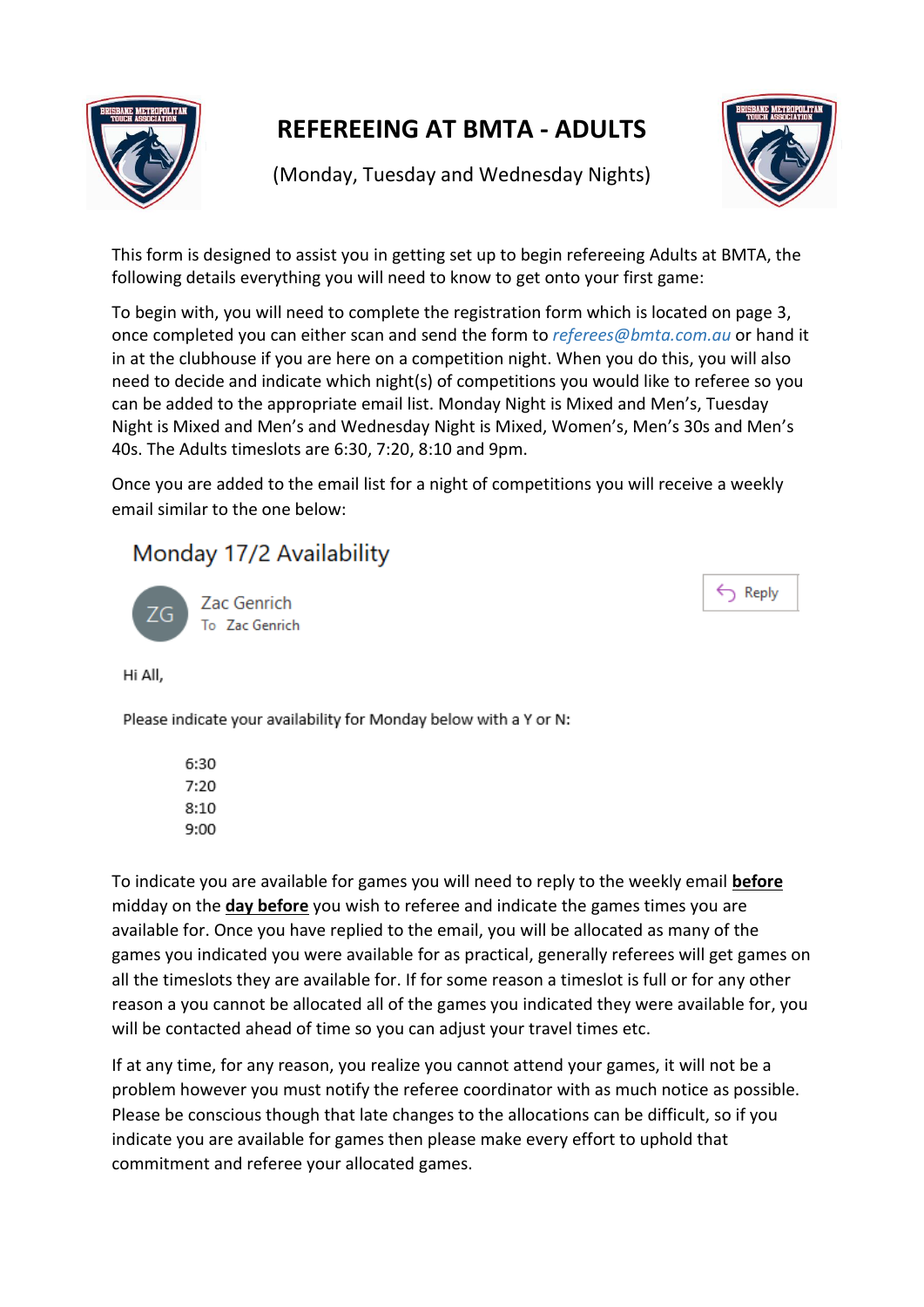

# **REFEREEING AT BMTA - ADULTS**



(Monday, Tuesday and Wednesday Nights)

Referees at BMTA are required to wear the current Touch Football Australia referee uniform, these can be purchased from the Touch Football Australia website; *<https://touchfootball.shopdesq.com/referee-uniforms>*

#### **Referees are permitted to wear a plain white shirt for their first couple of weeks of refereeing as sometimes it can take up to 2 weeks for the uniform to be delivered after ordering online.**

The only other items you will require to begin refereeing are:

- Whistle (can be purchased from the clubhouse for \$21)
- Water Bottle
- Enclosed Shoes (boots with studs are recommended)
- Hat (if required)
- A willingness to give 100% effort on the field to do the best job you are capable of for each and every game!

#### **All referees over 18 years of age must also hold a current blue card which is linked to BMTA. When returning your registration form, please indicate if you currently hold a blue card or not so that you can be sent the appropriate paperwork.**

BMTA is also very proud to have a referee coaching and mentoring program set up to assist in supporting our new referees. While the program is more focused on our Junior competitions, where possible coaches will be allocated to adult games, the role of the coach/mentor is to watch all referees on the game and provide constructive feedback and advice to help you develop as a referee. They are not there to assess you or critique your performance so please do not be nervous or feel any additional pressure. Please take advantage of the program and feel free to ask lots of questions and take on board any feedback you are provided. All of our coaches and mentors where once new referees and are passionate about helping new referees to gain confidence and understanding of the game. They are there to help you!

On the day of your games you should aim to arrive at least 15minutes before your first game, this is so you are at the field ready to go for the toss and to start the game on time. Once you arrive at BMTA you will need to come to the referee's room, the allocations sheet will be sitting on the main desk. You will need to highlight your name to show that you are present and aware of your game times and fields. Then you should check if the scorecard clipboard is sitting on the table, if it is you should take it to the field, if it is not there then one of your other referees would already have taken it for you. Once that is done you are ready to head to the field!

If you have any questions on any of the information, please do not hesitate to ask!